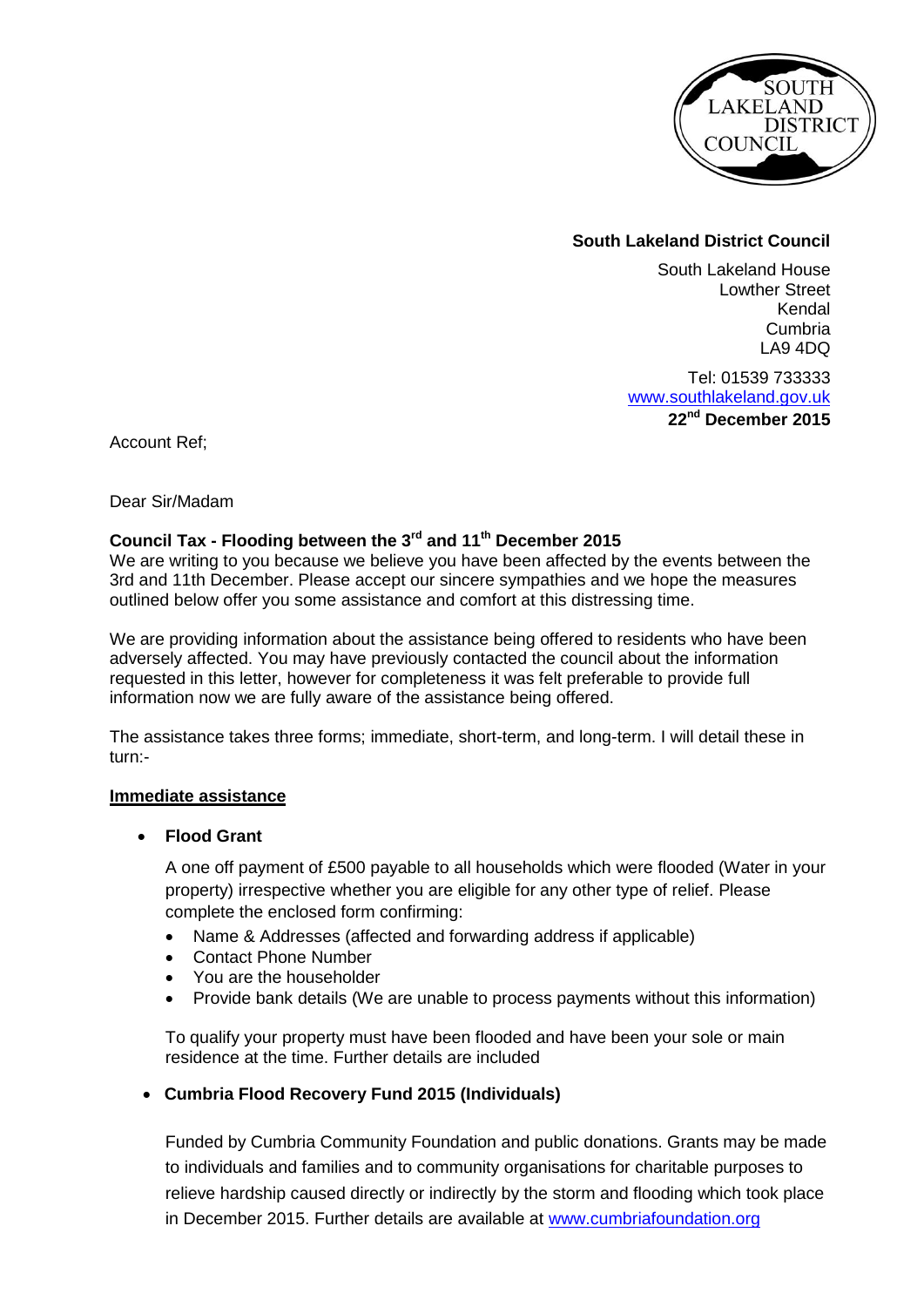### **Short Term - Council Tax Relief**

This relief is aimed at homes where flooding has affected how you use your property, either by having to vacate or live in a limited part of the dwelling (for example upstairs).

- Council Tax residents who have decamped from their property will be treated as being temporarily absent and exempted from council tax providing the property was their sole or main residence between the  $3<sup>rd</sup>$  and 11<sup>th</sup> December.
- It will provide a 100% discount for those properties affected by flooding but whose residents choose to remain in the property
- Owners of second Homes are eligible for this relief
- Properties that were empty at the time of the flooding will be treated on a case by case basis
- The relief will remain whilst the premises are empty up to a maximum of 12 months. The relief will end when the property becomes reoccupied

#### **\* Please complete the enclosed application form**

#### **Long Term – Future Flood Resilience Grants**

Those responsible for properties affected by flooding may apply for a grant of **up to** £ 5,000 from the local authority. Providing satisfy the following criteria and the grants are intended only to fund measures which improve the property's resilience or resistance to flooding, over and above repairs that would normally be covered by insurance. Where resilient measures can be provided at the same cost as standard like-for-like repairs, insurers should act to encourage take-up as part of the standard reinstatement process

- The funding is for the impacts of flooding from adverse weather conditions and not, for instance, from the failure of water main, internal water systems or the failure of a sewerage system (unless the failure was itself caused by the adverse weather conditions).
- Homes which were flooded in whole or in part between the  $3<sup>rd</sup>$  and  $11<sup>th</sup>$  December 2015 as a result of the adverse weather conditions will be eligible to apply.
- Grants will be payable to the person responsible for the fabric of the property, normally the property owner
- Consideration will be given to homeowners who wish to pool grants to enable community level flood arrangements to be put place

Full details can be obtained from the councils' website [www.southlakeland.gov.uk](http://www.southlakeland.gov.uk/)

Please do not hesitate to contact us if you have any further queries regarding this matter

**Yours sincerely**

**Revenues and Benefits Manager**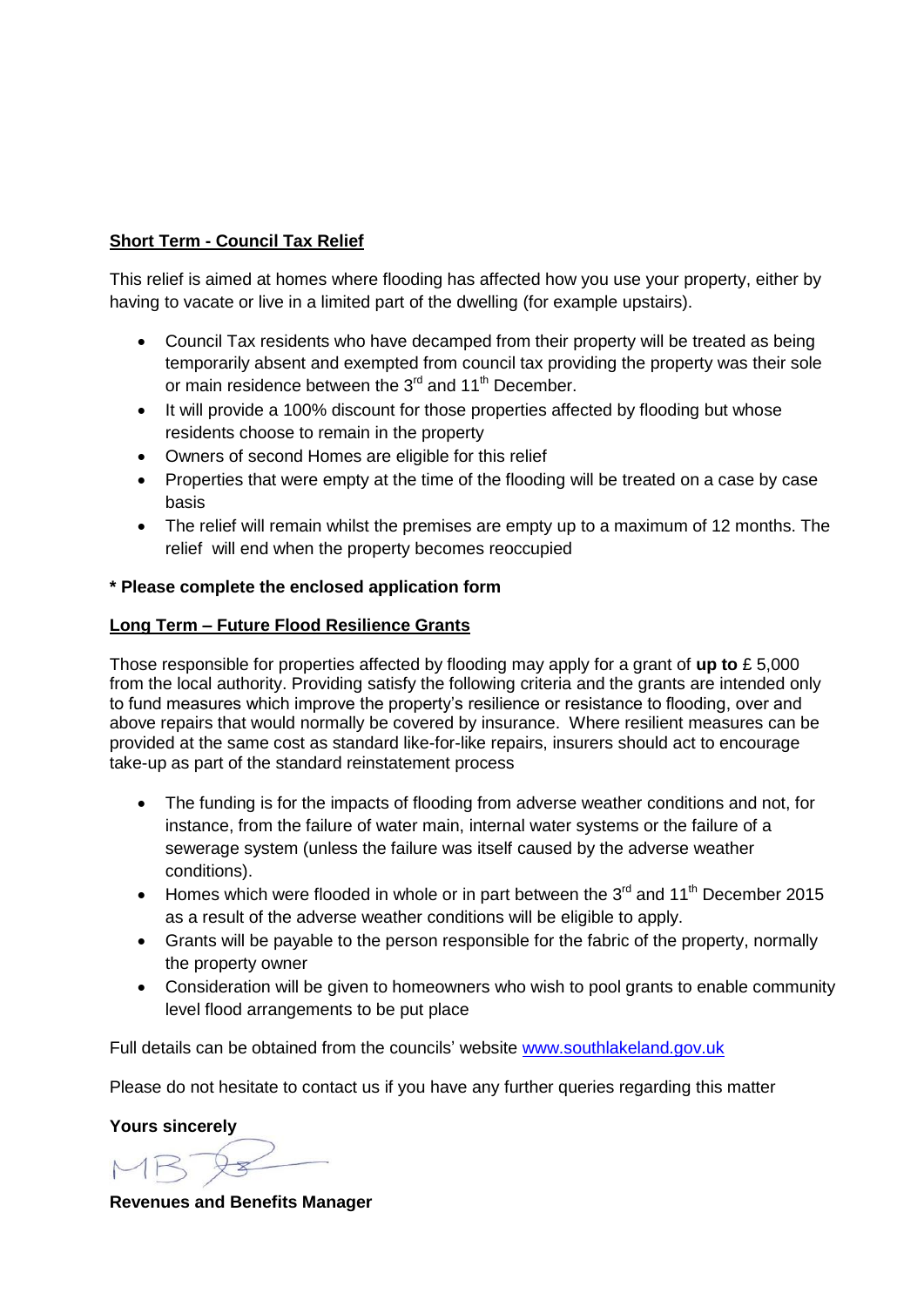# **Flood Grant Claim Form 2015**

| <b>Name and Current Address</b> |  |  |
|---------------------------------|--|--|
|                                 |  |  |
|                                 |  |  |
|                                 |  |  |
|                                 |  |  |
|                                 |  |  |
| <b>E-mail Address</b>           |  |  |
|                                 |  |  |
| <b>Phone Number</b>             |  |  |
|                                 |  |  |



South Lakeland District Council South Lakeland House Lowther Street Kendal Cumbria LA9 4DQ Tel: 01539 733333 [www.southlakeland.gov.uk](http://www.southlakeland.gov.uk/)

Council Tax Ref No

### **What is Flood Grant**

It is a one off payment of £500 payable to all households whose property was flooded, irrespective whether you are eligible for any other type of relief. Payments will only be made via BACs transfer directly to your bank account**. You must complete the information below fully**

**Properties Flooded** are those homes where it is considered that the property has been flooded internally. i.e. water has entered the property:

- Basements and below ground level floors are included
- Garages are included if in the fabric of the building. Garages adjacent or separate from the main building are not included
- Includes occupied caravans and park homes but not tents

To qualify your property must have been flooded and have been your sole or main residence at the time. Further details are included (overleaf)

# **Affected Address (If you live in a flat state which floor and who is responsible for the Council Tax)**

| <b>Bank/Building Society Details</b> |  |  |
|--------------------------------------|--|--|
| <b>Account Name</b>                  |  |  |
| <b>Account/Roll Number</b>           |  |  |
| Sort Code                            |  |  |
|                                      |  |  |

**I confirm that I am the householder (resident) and my property was flooded between the 3rd December and 11th December 2015.** *We may inspect your dwelling to verify your claim.* 

| <b>Signature</b>                                                                                                                                                                                                                                                     |  |  |
|----------------------------------------------------------------------------------------------------------------------------------------------------------------------------------------------------------------------------------------------------------------------|--|--|
| <b>Name (Printed)</b>                                                                                                                                                                                                                                                |  |  |
| Date                                                                                                                                                                                                                                                                 |  |  |
| if you knowingly or recklessly make a false statement to obtain grant for yourself or anyone else you risk prosecution,<br>and the recovery of all grant payments. By signing this form you are agreeing that you have read and agree with the<br>above declaration. |  |  |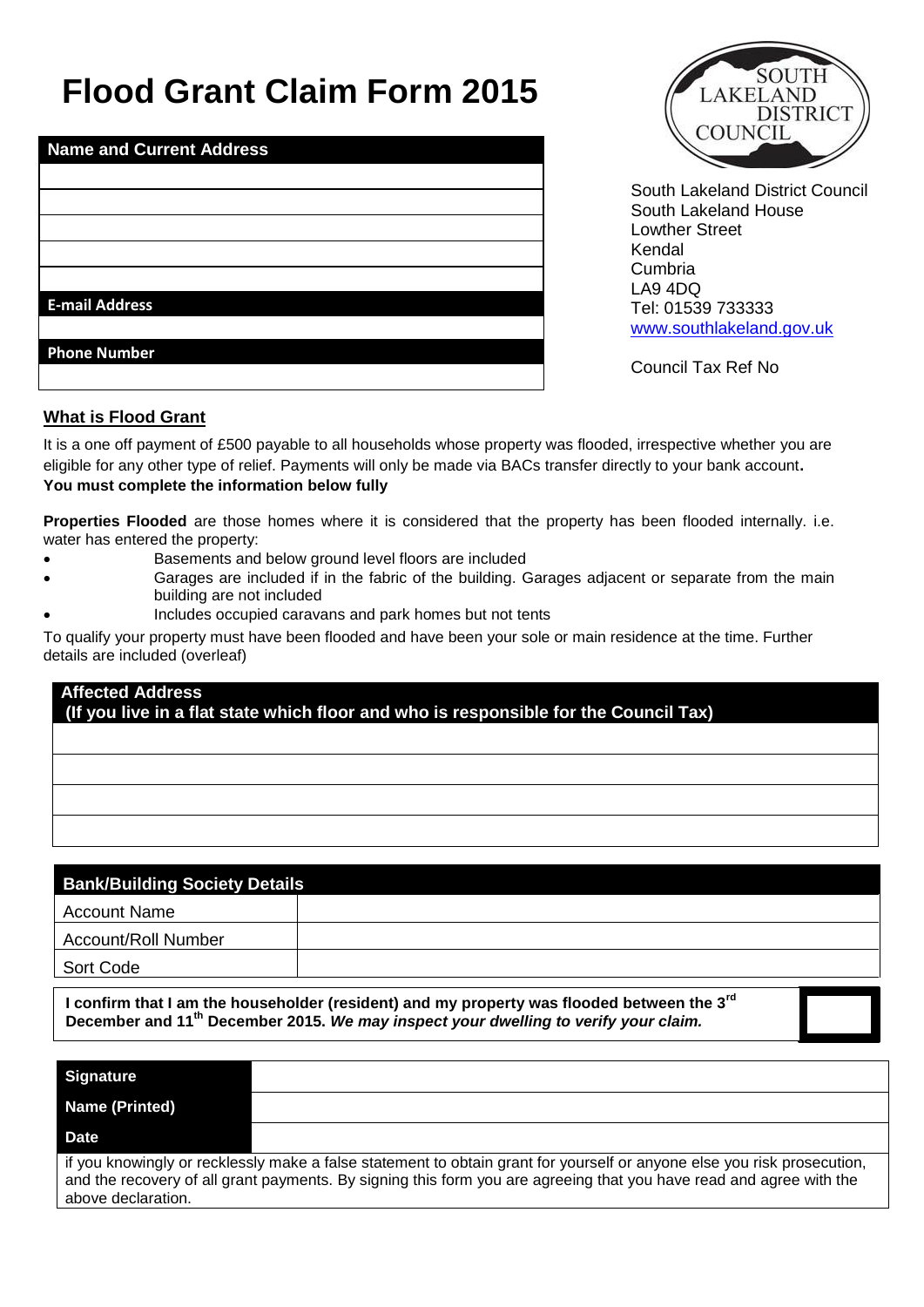#### **Cumbria 2015 Household Flood Payment Scheme**

- The Flooding Incident that this scheme applies to is where domestic properties have been flooded between the  $3<sup>rd</sup>$  and the 11th December 2015 in Cumbria.
- The definition to be used for this scheme is from the National Flood Emergency Framework for England. Therefore the definition of flooded properties is :

**Properties Flooded** are those homes where it is considered that the property has been flooded internally. i.e. water has entered the property:

- o Basements and below ground level floors are included
- $\circ$  Garages are included if in the fabric of the building. Garages adjacent or separate from the main building are not included
- o Includes occupied caravans and park homes but not tents
- The definition of a **household** is where a family/ group of people live together in one property; in a bedsit or in a flat
- For households that fit within this definition a payment of £500 for each household will be authorised. Authorisations will be checked against a list of flooded properties that is being collated by the Environment Agency and District Councils.
- For Houses in Multiple Occupation (HMO) only one payment will be made to the household (see definition above). It is for the household to agree the share of this payment. It is expected that such payments will need the scheme application form to be completed to determine who will initially receive the payment.
- For flats e.g upper floors that have not been flooded (see definition above) or not affected by flooding the household payment will not apply.
- Where flooded properties were empty (using the Council Tax definition) immediately prior to or during the flood incident these will be excluded from the scheme.
- Where flooded properties are rented. The payment is intended to be made to the tenant (household not individual) rather than the landlord. Where automatic payments are made it is for the landlord to ensure that the tenant receives the payment. Where an automatic payment has not been made an application form from the tenant is to be completed.
- Second Homes are excluded from the scheme.
- Where a property was flooded more than once the payment will only be made once.
- For domestic properties, excluding Houses in Multiple Occupation (HMO), where the property has been identified as flooded (see definition above) automatic payments will be made if there is information held on the Council Tax system and the District Council has direct debit/ bank detail information. These will be through usual payment mechanisms.
- Where a domestic property has been flooded but no bank details are held households will be requested to complete the scheme application form to provide the relevant District Council with that information. Once that information has been received in written format or via email signed by the household member applying the District Council's will make the £500 payment. In exceptional circumstances information can be provided by phone with appropriate follow up checks.
- The scheme will end in December 2016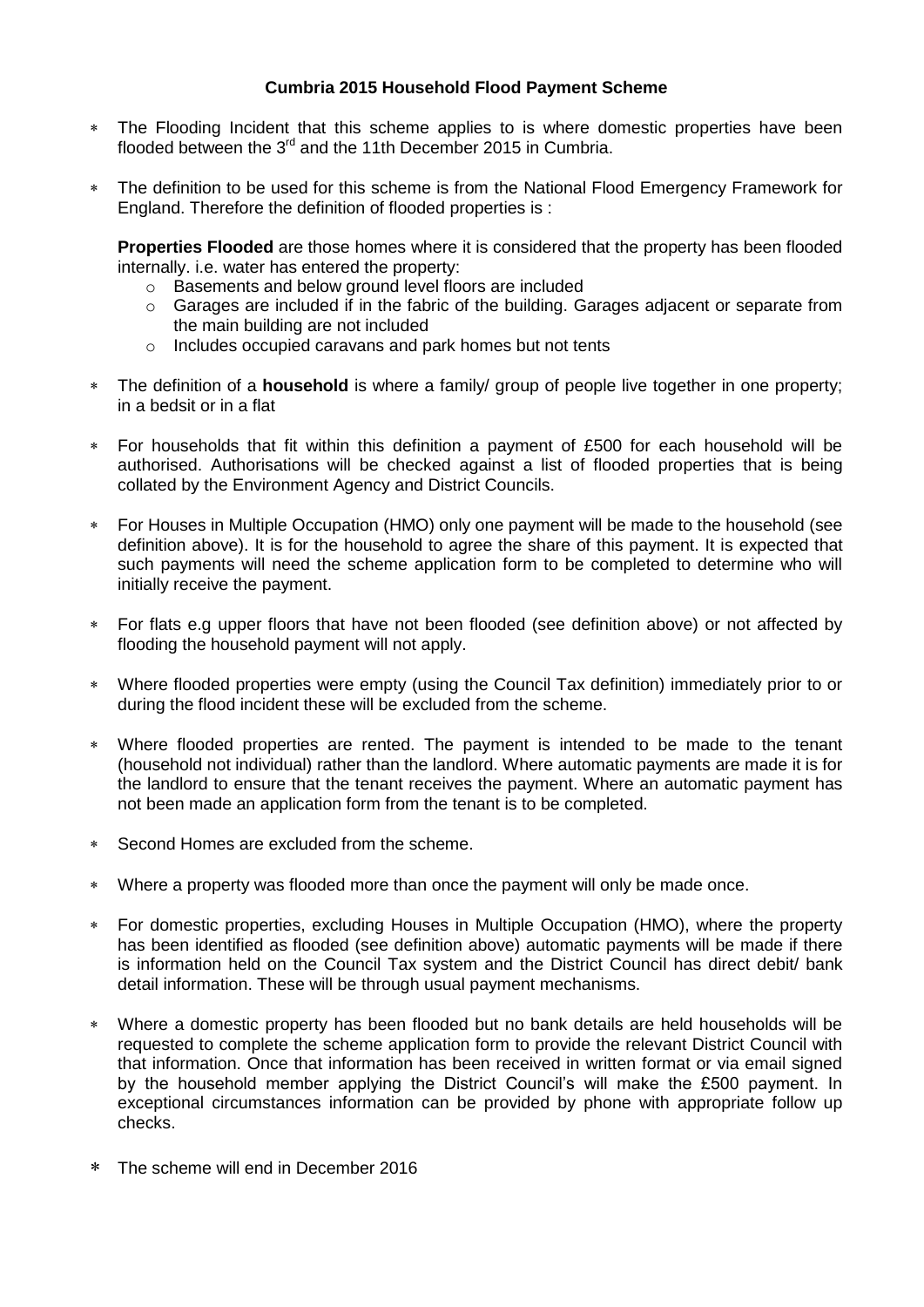# **Flood Relief Claim Form 2015**



South Lakeland District Council South Lakeland House Lowther Street Kendal Cumbria LA9 4DQ Tel: 01539 733333 [www.southlakeland.gov.uk](http://www.southlakeland.gov.uk/)

|                                                                                              | Date of issue:                                                                                                          |
|----------------------------------------------------------------------------------------------|-------------------------------------------------------------------------------------------------------------------------|
| 1. Address of property                                                                       |                                                                                                                         |
|                                                                                              |                                                                                                                         |
|                                                                                              |                                                                                                                         |
|                                                                                              |                                                                                                                         |
|                                                                                              |                                                                                                                         |
|                                                                                              |                                                                                                                         |
| 2. Ref number if known                                                                       |                                                                                                                         |
|                                                                                              |                                                                                                                         |
| 3. If you have had to move out of your property                                              |                                                                                                                         |
| please provide the date it became unoccupied                                                 |                                                                                                                         |
|                                                                                              |                                                                                                                         |
| 4. Temporary forwarding address                                                              |                                                                                                                         |
|                                                                                              |                                                                                                                         |
|                                                                                              |                                                                                                                         |
|                                                                                              |                                                                                                                         |
|                                                                                              |                                                                                                                         |
| 5. If you are only occupying the upstairs parts of                                           |                                                                                                                         |
| the property please provide the date this started                                            |                                                                                                                         |
|                                                                                              |                                                                                                                         |
| 6. Has all ground floor furniture been removed or                                            | Yes/No                                                                                                                  |
| damaged and awaiting removal?                                                                |                                                                                                                         |
|                                                                                              |                                                                                                                         |
| 7. Has the structure of the property been<br>damaged rendering it requiring structural work? | Yes/No                                                                                                                  |
| (if yes please give brief details)                                                           |                                                                                                                         |
|                                                                                              |                                                                                                                         |
|                                                                                              |                                                                                                                         |
| 8. Is the damage such that it does not require                                               | Yes/No                                                                                                                  |
| structural work, e.g. redecoration?                                                          |                                                                                                                         |
| (if yes please give brief details and expected work                                          |                                                                                                                         |
| completion date)                                                                             |                                                                                                                         |
| <b>Signature</b>                                                                             |                                                                                                                         |
| <b>Name (Printed)</b>                                                                        |                                                                                                                         |
| <b>Date</b>                                                                                  |                                                                                                                         |
|                                                                                              | if you knowingly or recklessly make a false statement to obtain grant for yourself or anyone else you risk prosecution, |
|                                                                                              | and the recovery of all grant payments. By signing this form you are agreeing that you have read and agree with the     |
| above declaration.                                                                           |                                                                                                                         |
|                                                                                              | You Must Notify us when you move back in or re-occupy the whole property                                                |
|                                                                                              |                                                                                                                         |

**Full Details of the scheme can be found overleaf**